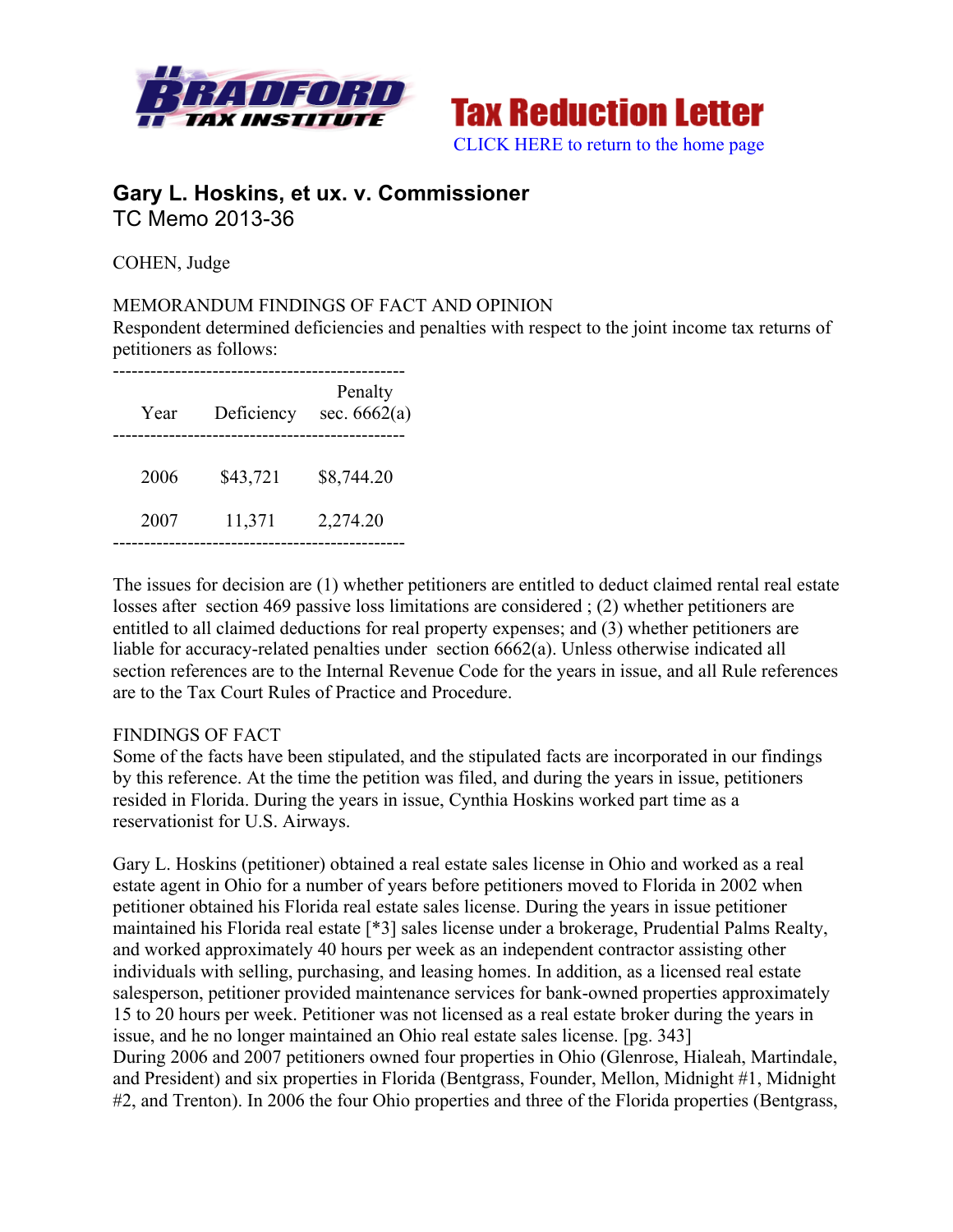Mellon, and Midnight #2) were rented long term. In 2006 the Midnight #1 property was rented as a short-term vacation rental for periods that, on average, did not exceed seven days. The Founder and Trenton properties were under construction in 2006. Petitioners purchased the Founder property lot in 2005, and construction commenced that year. At that time, petitioners intended to use the Founder property as a personal residence. At some point in 2006, petitioners decided that they no longer wanted to use the Founder property as a personal residence and instead would sell the property upon completion of construction.

[\*4] In 2007 two of the Ohio properties were rented long term (Glenrose and President); the Hialeah and Martindale properties were not rented because they were being prepared for sale. Three of the Florida properties were rented long term in 2007 (Bentgrass, Mellon, and Trenton), and two of the Florida properties were rented as short-term vacation rentals for periods that, on average, did not exceed seven days (Midnight #1 and Midnight #2). The Founder property was not rented in 2007 because it remained under construction through the end of that year.

During the years in issue petitioners hired repair persons, such as plumbers, electricians, and carpet installers for repairs or remodeling work at the Ohio properties. Petitioner visited Ohio in 2006 and 2007, generally staying with family. Petitioner did not maintain records detailing his Ohio visits and did not account for the time contractors spent working on the properties. Petitioners hired a professional management company to manage the Midnight #1 property during 2006 and 2007. Petitioners did not hire a management company to manage the Midnight #2 property.

Petitioner paid various individuals and companies to perform services such as plumbing, electrical, pest control, and carpet cleaning at the other Florida properties. Petitioner spent time at these properties performing property [\*5] maintenance such as lawn mowing, cleaning, painting, checking for water leaks, and changing air filters. He also paid bills associated with the properties and spent time locating tenants for some of the properties. Petitioner did not maintain contemporaneous daily time reports, appointment books, calendars, or similar documents that detailed his real estate activities. During 2006 and 2007 Cynthia Hoskins did not perform any work with respect to any of the properties.

During 2006 and 2007 petitioner received gross receipts of \$399,172 and \$188,595, respectively from his activities as a real estate agent. He reported \$290,161 and \$126,578 for 2006 and 2007, respectively, as net business income from real estate.

Petitioners included with their 2006 tax return a form entitled "Election to Treat All Interests in Rental Real Estate as a Single Rental Real Estate Activity", electing to treat all of their interests in rental real estate as a single real estate activity. Petitioners reported rental real estate losses of \$174,646 on Schedule E, Supplemental Income and Loss, of their 2006 tax return with respect to 10 properties. Petitioners did not hold title to or have an ownership interest in one of the reported Florida properties (Pinyon) in 2006 or 2007 (petitioners loaned some money for the downpayment to the purchasers of this property expecting that they would be paid back and that, upon sale, petitioner would collect a real estate [\*6] commission through Prudential). No real estate loss was reported with respect to the Founder property. Petitioners used the losses reported on Schedule E to offset other income.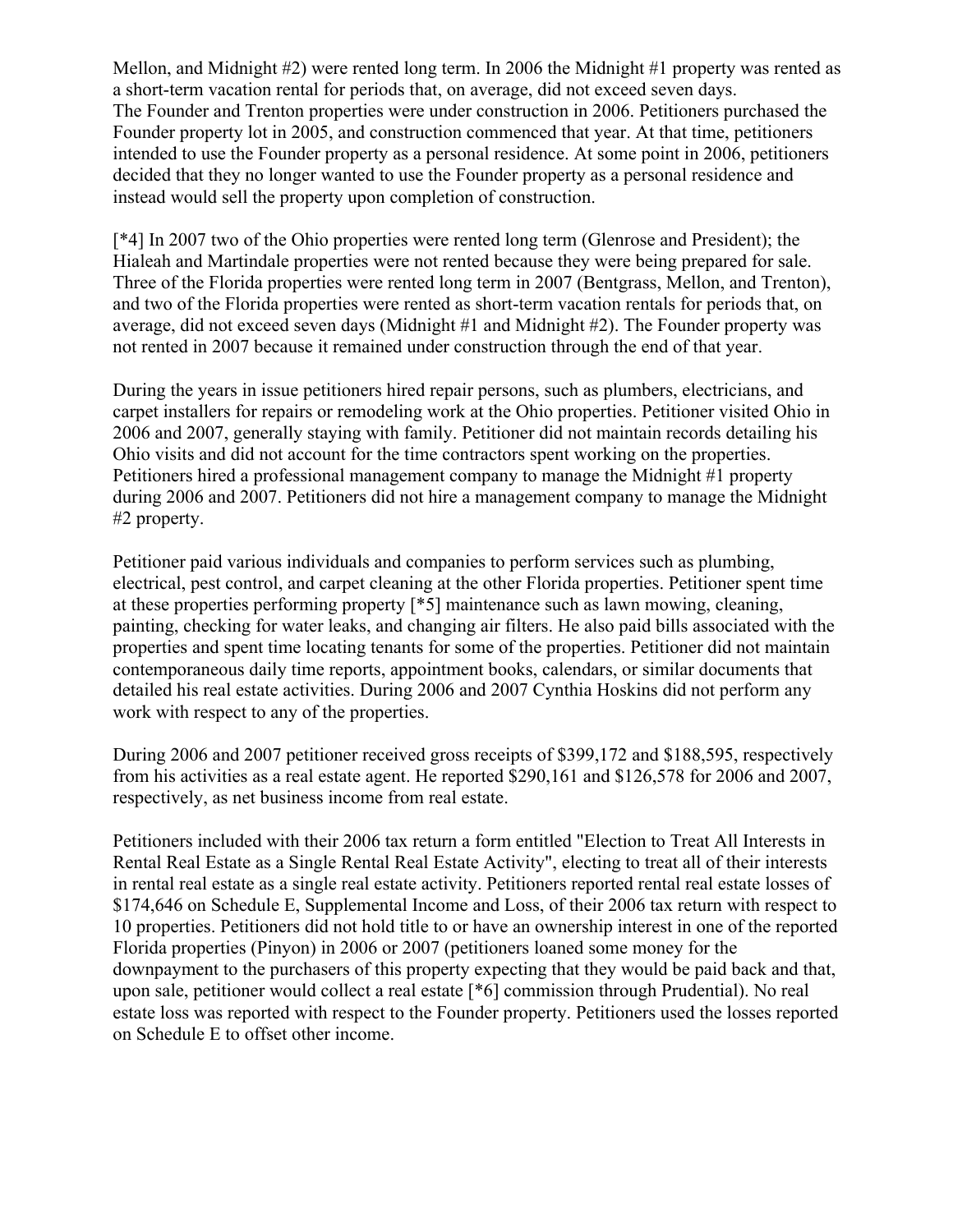Petitioners reported rental real estate losses of \$203,962 on Schedule E of their 2007 tax return with respect to 11 properties (the 10 properties they owned in 2007 and the Pinyon property). Petitioners used these losses to offset other income. [pg. 344]

The IRS examined petitioners' 2006 and 2007 tax returns. During the examination petitioner stated that he spent approximately 520 hours during 2006 and 520 hours during 2007 working on petitioners' properties, performing such activities as painting, lawn mowing, and cleaning the properties to prepare them for renting. Petitioner did not provide any log or other documentation to support his statements, nor did he offer any records detailing repairs or maintenance performed by him or by other individuals.

The IRS determined that the losses petitioners reported for 2006 and 2007 with respect to the Ohio and Florida properties were limited by the section 469 passive activity rules and that, after audit adjustments, petitioners' adjusted gross income is above the limit for a partial deduction for 2006 and their deduction is limited for 2007. See sec. 469(i).

[\*7] The IRS also disallowed deductions claimed for depreciation, insurance, mortgage interest, and other expenses, such as homeowner association dues with respect to the Pinyon and Trenton properties for 2006 and the Founder and Pinyon properties for 2007, and explained in the notice of deficiency that "[p]roperties held for investment and properties not completed for occupancy are not eligible for expenses to be deducted."

Additionally, respondent disallowed cost of goods sold expenses that petitioners claimed for 2007 on the Schedule C, Profit or Loss From Business, for petitioner's real estate sales associate activities. Petitioners did not dispute this adjustment in the petition or in their pretrial memorandum. Further, petitioners neither addressed this issue at trial nor provided any evidence to support the claimed deductions. As a result, this issue is deemed conceded. See Rules 34(b)(4), 149(b).

### OPINION

Generally, the taxpayer bears the burden of proving entitlement to any deductions claimed. See Rule 142(a); INDOPCO, Inc. v. Commissioner, 503 U.S. 79, 84 [69 AFTR 2d 92-694] (1992); Deputy v. du Pont, 308 U.S. 488, 493 [23 AFTR 808] (1940). This burden may shift to the Commissioner if the taxpayer introduces credible evidence with respect to any relevant factual issue and meets other conditions, including maintaining [\*8] required records. See sec. 7491(a)(1). Petitioners have not established their compliance with section 7491(a). Accordingly, petitioners bear the burden of proof. See Rule 142(a); Welch v. Helvering, 290 U.S. 111, 115 [12 AFTR 1456] (1933).

Taxpayers are allowed deductions for certain business and investment expenses under sections 162 and 212; however, section 469 generally disallows any passive activity loss. Sec. 469(a). A passive activity loss is defined as the excess of the aggregate losses from all passive activities for the taxable year over the aggregate income from all passive activities for that year. Sec.  $469(d)(1)$ . A passive activity is any trade or business in which the taxpayer does not materially participate, sec.  $469(c)(1)$ , or to the extent provided in regulations, any activity with respect to which expenses are allowable as a deduction under section 212, sec.  $469(c)(6)(B)$ . Rental activity is generally treated as a per se passive activity regardless of whether the taxpayer materially participates. Sec.  $469(c)(2)$ , (4). Material participation is defined as involvement in the operations of the activity that is regular, continuous, and substantial. Sec. 469(h)(1).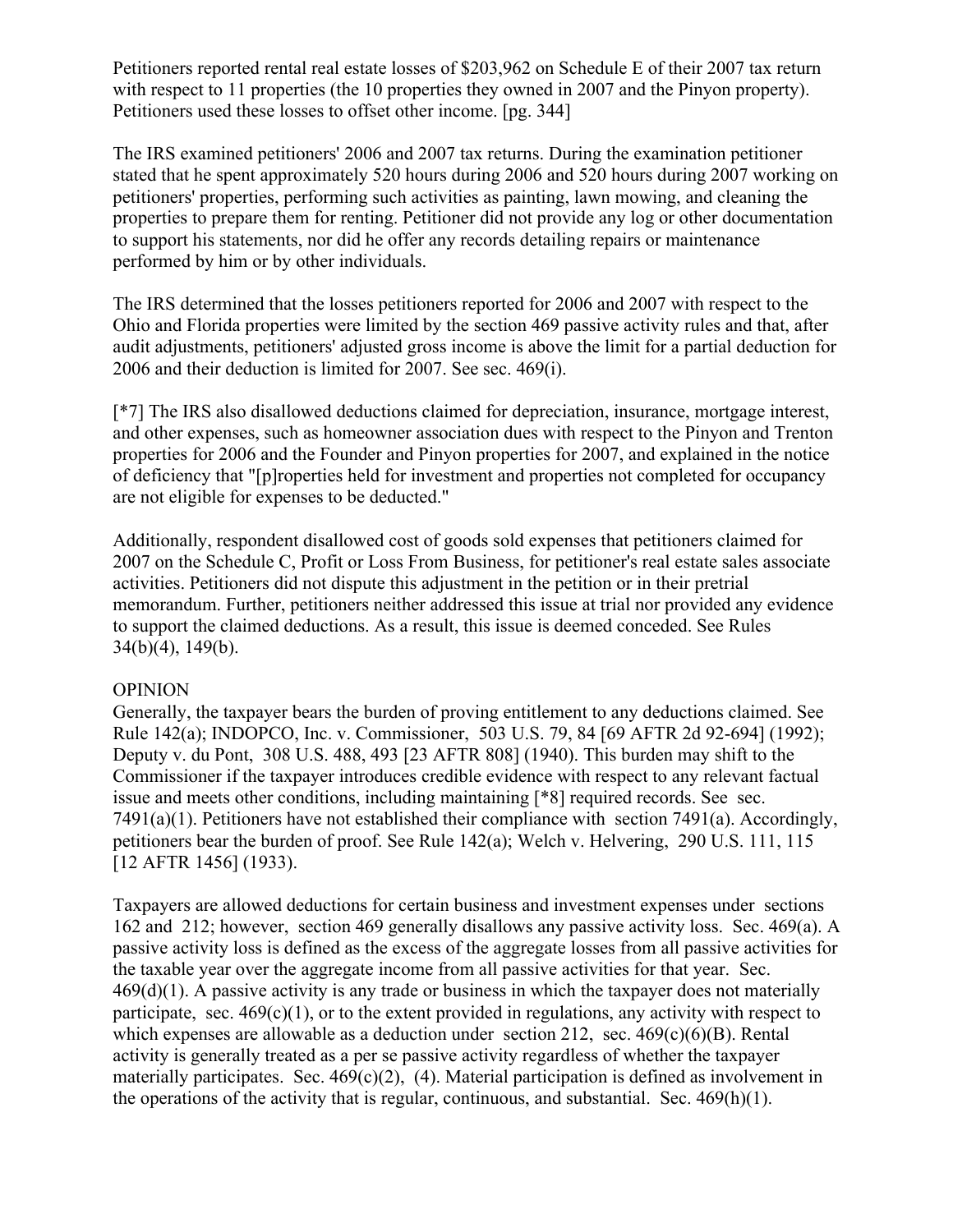An exception to the rule that a rental activity is per se passive is found in section  $469(c)(7)$ , which provides that the rental activities of a taxpayer in real property trades or businesses are not per se passive activities under section  $469(c)(2)$  but are treated as a trade or business subject to the material participation [\*9] requirements of section  $469(c)(1)$ . See sec. 1.469-9(e)(1), Income Tax Regs. A taxpayer may qualify as a real estate professional if: (1) more than one-half of the personal services performed in trades or businesses by the taxpayer during the taxable year are performed in real property trades or businesses in which the taxpayer materially participates, and (2) the taxpayer performs more than 750 hours of services during the taxable year in real property trades or businesses in which the taxpayer materially participates. Sec.  $469(c)(7)(B)(i)$ and (ii). In the case of a joint return, either spouse must satisfy both requirements. Sec. [pg. 345] 469(c)(7)(B). Thus, if either spouse qualifies as a real estate professional, the rental activities of the real estate professional are not per se passive under section  $469(c)(2)$ .

For purposes of determining whether a taxpayer is a real estate professional, a taxpayer's material participation is determined separately with respect to each rental property, unless the taxpayer makes an election to treat all interests in rental real estate as a single rental real estate activity. Sec.  $469(c)(7)(A)$ ; sec. 1.469-9(e)(1), Income Tax Regs. Petitioners made an election in 2006, which remained in effect for 2007, to treat their rental properties as a single activity. See sec.  $1.469-9(g)(1)$ , Income Tax Regs.

[\*10] Section 1.469-9(b)(3), Income Tax Regs., defines rental real estate as "any real property used by customers or held for use by customers in a rental activity within the meaning of §  $1.469-1T(e)(3)$ ." Section  $1.469-1T(e)(3)$ , Temporary Income Tax Regs., 53 Fed. Reg. 5702 (Feb. 25, 1988), states that, except as otherwise provided, an activity is a rental activity for a taxable year, if "[d]uring such taxable year, tangible property held in connection with the activity is used by customers or held for use by customers". See also sec.  $469(i)(8)$ . As provided in section  $1.469-1T(e)(3)(ii)(A)$ , Temporary Income Tax Regs., supra, an "activity involving the use of tangible property is not a rental activity for a taxable year if for such taxable year \*\*\* [t]he average period of customer use for such property is seven days or less".

The parties agree that in 2006 Midnight #1 was not rental real estate and that in 2007 both Midnight #1 and Midnight #2 were not rental real estate because the average period of customer use was seven days or less during those periods. Thus, these properties are not rental activities for purposes of section  $469(c)(2)$  and are considered a trade or business or an income-producing activity. See Bailey v. Commissioner, T.C. Memo. 2001-296 [TC Memo 2001-296]. Additionally, the parties agree that in 2007, when the Martindale property was being prepared for sale, it was not rental real estate. [\*11] Respondent contends that the following properties should also not be considered rental real estate because they were not used or held for use by customers: (1) in 2006-Founder, Pinyon, and Trenton, and (2) in 2007-Founder, Hialeah, and Pinyon. The record reflects that none of these properties were used by customers or held for use by customers during these periods. See sec. 1.469- 9(b)(3), Income Tax Regs. Accordingly, these properties are not considered rental real estate for the identified years, and may not be grouped with rental activities for purposes of determining whether petitioner materially participated in the rental real estate activity. See sec. 1.469-9(e)(3)(i), Income Tax Regs.

When determining a taxpayer's material participation, section  $1.469-9(e)(3)$ , Income Tax Regs., provides that rental real estate activities cannot be grouped with any other activity of the taxpayer. Petitioner's activities as a real estate sales associate assisting other individuals with listing, selling, and purchasing homes and maintaining bank-owned properties are separate from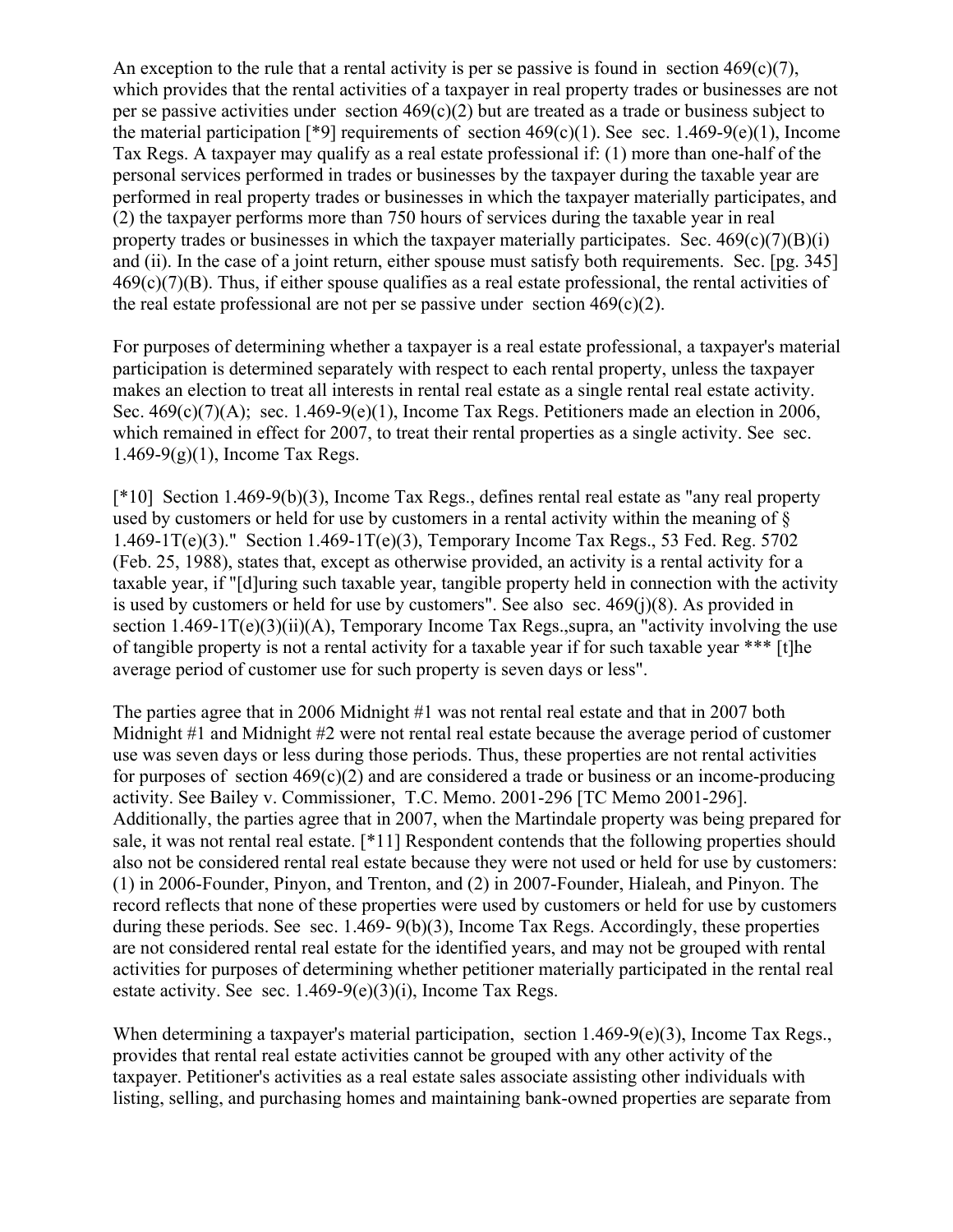his activity as the owner of residential real estate properties. Petitioner does not own or manage the residential real estate properties as part of his profession as a real estate sales associate. Accordingly, petitioner's rental real estate activity remains subject to the material participation requirement of section  $469(c)(1)$ . [\*12] A taxpayer can establish material participation by satisfying any one of seven tests provided in the regulations. Sec.  $1.469-5T(a)$ , Temporary Income Tax Regs., 53 Fed. Reg. 5725-5726 (Feb. 25, 1988); see Miller v. Commissioner, T.C. Memo. 2011-219 [TC Memo 2011-219]; Bailey v. Commissioner, T.C. Memo. 2001-296 [TC Memo 2001-296]. Petitioners contend that petitioner satisfies one or more of the following tests:

(1) The individual participates in the activity for more than 500 hours during such year; (2) The individual's participation in the activity for the taxable year constitutes substantially all of the participation in such activity of all individuals (including individuals who are not owners of interests in the activity) for such year; [pg. 346] (3) The individual participates in the activity for more than 100 hours during the taxable year, and such individual's participation in the activity for the taxable year is not less than the participation in the activity of any other individual (including individuals who are not owners of interests in the activity) for such year; \*\*\*

(5) The individual materially participated in the activity (determined without regard to this paragraph (a)(5)) for any five taxable years (whether or not consecutive) during the ten taxable years that immediately precede the taxable year; \*\*\*

(7) Based on all of the facts and circumstances \*\*\* , the individual participates in the activity on a regular, continuous, and substantial basis during such year.  $[$  Sec. 1.469-5T(a), Temporary Income Tax Regs., supra.

[\*13] With respect to the evidence that may be used to establish hours of participation, section 1.469-5T(f)(4), Temporary Income Tax Regs., 53 Fed. Reg. 5727 (Feb. 25, 1988), provides: The extent of an individual's participation in an activity may be established by any reasonable means. Contemporaneous daily time reports, logs, or similar documents are not required if the extent of such participation may be established by other reasonable means. Reasonable means for purposes of this paragraph may include but are not limited to the identification of services performed over a period of time and the approximate number of hours spent performing such services during such period, based on appointment books, calendars, or narrative summaries. In arguing that he is a real estate professional and materially participated in his rental real estate activity, petitioners rely on petitioner's testimony that he worked a total of approximately 65 to 70 hours during 2006 and 2007, with approximately 40 hours per week devoted to his work as a real estate sales associate, 15 to 20 hours spent managing the bank-owned properties, and the remaining 10 to 15 hours devoted to petitioners' properties. For petitioners' grouped properties that are considered rental real estate activity, petitioner claimed that he spent 331 hours in 2006 and 212 in 2007 participating in the rental real estate activity, but admitted that he kept no records, such as calendars or logs, detailing his time and activities. Petitioner's testimony concerning his participation consisted only of estimates based on recollections of events that had [\*14] taken place several years before. Petitioner's subjective time estimates suffer from a lack of contemporaneous verification by records or other estimates. See id.

This Court has previously noted that while the regulations are somewhat ambiguous concerning the records to be maintained by taxpayers, we are not required to accept a postevent "ballpark guesstimate", or the unverified, undocumented testimony of taxpayers. See Moss v.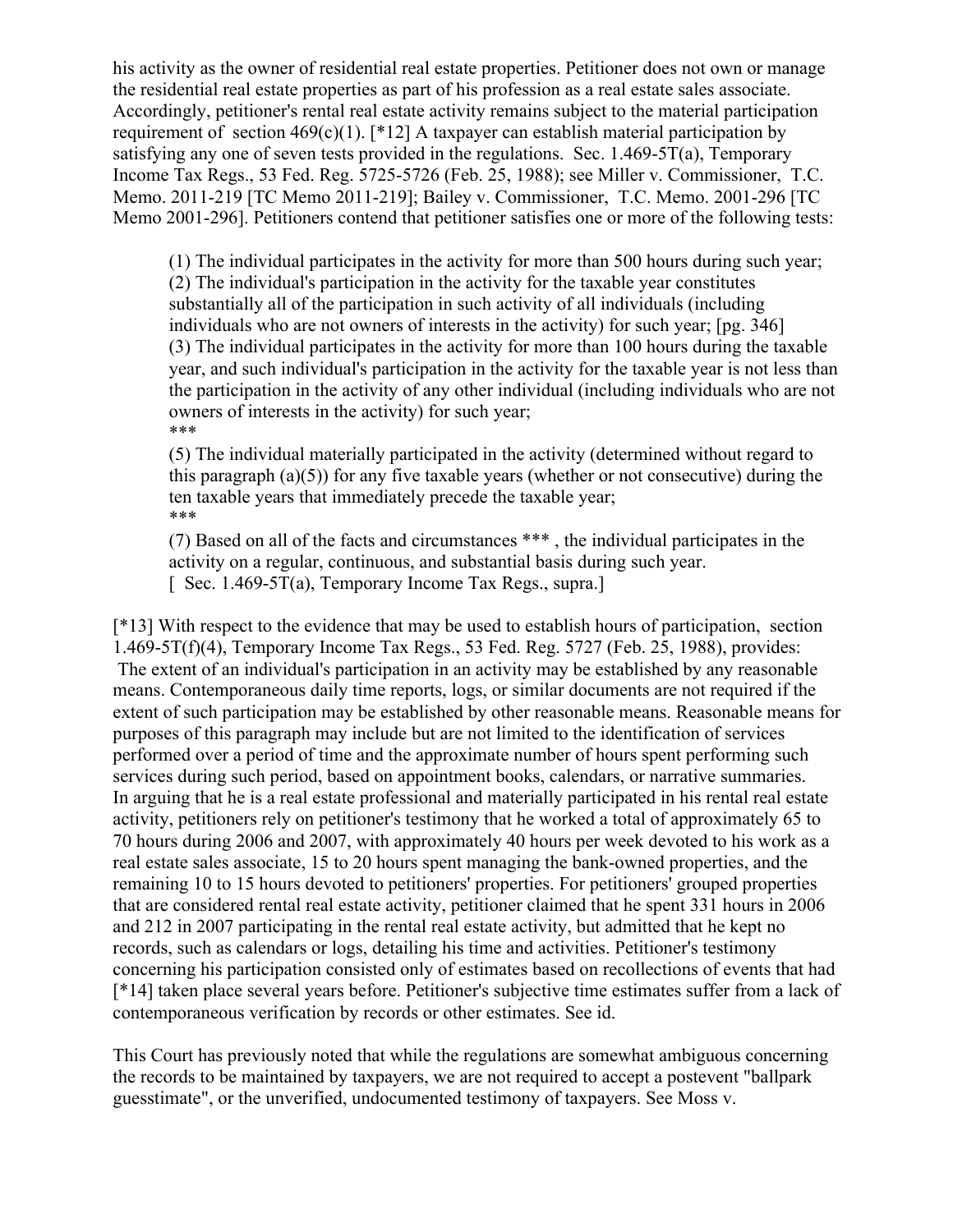Commissioner, 135 T.C. 365, 369 (2010); Estate of Stangeland v. Commissioner, T.C. Memo. 2010-185 [TC Memo 2010-185]; Shaw v. Commissioner, T.C. Memo. 2002-35 [TC Memo 2002-35].

Petitioner presented no evidence demonstrating that his participation was substantially all of the participation by all individuals in the rental activity or that his participation was not less than that of any other individual. The record reflects that with respect to the Ohio properties, a hired individual performed maintenance work and additional contractors were hired to undertake other maintenance and remodeling projects at these properties. Petitioner furthermore did not produce any evidence showing that he materially participated in the rental activity for any 5 taxable years during the 10 taxable years immediately preceding 2006 and 2007.

We cannot conclude that petitioner participated in his rental activity "on a regular, continuous, and substantial basis", as contrasted to a sporadic basis, [\*15] during either year. See sec. 1.469- 5T(a)(7), Temporary Income Tax Regs., supra. The preponderance of the evidence indicates that his rental activities were the per se passive activities that are addressed by the limitations of section 469. Because he did not [pg. 347] materially participate in the rental activities, they cannot be combined with his activities as a real estate salesman or manager as an agent of others, and his losses on the rental properties may not be used to offset his earnings from Prudential Palms Realty or his income from managing bank-owned properties. Because he did not materially participate in the rental activities, we need not decide whether petitioner's activities as a licensed sales agent qualify as a "real property trade or business" under section  $469(c)(7)(B)$ and  $(C)$ .

### Real Estate Activities Not Grouped as Rental Real Estate Activities

Section 212 allows as a deduction all of the ordinary and necessary expenses paid during the year for the production or collection of income or for the management, conservation, or maintenance of property "held for the production of income", including the rental of real property. See sec. 1.212-1(b), Income Tax Regs. Property held for the production of income also includes property expected to appreciate over time, even though the property generates no current income. Id. Sections 162 and 212 are subject to the passive activity loss limitations. See sec. 469(c)(6). Thus with respect to petitioners' real estate activities that are not [\*16] grouped with the rental activities, the losses are subject to the passive activity loss limitations under section 469, unless petitioners can prove that petitioner materially participated in the nonrental real estate activities. For essentially the same reasons stated with respect to the rental activities, we conclude that petitioners have not shown that petitioner materially participated in any of the real estate activities not considered grouped rental activities, beyond what respondent has conceded. Petitioners produced no records that substantiated petitioner's claims regarding his time spent in these real estate activities, and his testimony at trial consisted only of recollections and estimates of time recounted years after the fact.

Petitioners also did not produce any evidence showing that petitioner's participation was substantially all of the participation by all individuals in the activities or that his participation was not less than that of any other individual. The record suggests otherwise. Petitioners paid an onsite management company to manage the Midnight #1 property; the Trenton and the Founder properties were under construction, which would have necessitated the involvement of contractors in those activities; the Pinyon property was owned by others who would have participated in the activity to some degree; and individuals and contractors in Ohio were hired to perform tasks related to the Hialeah and Martindale properties.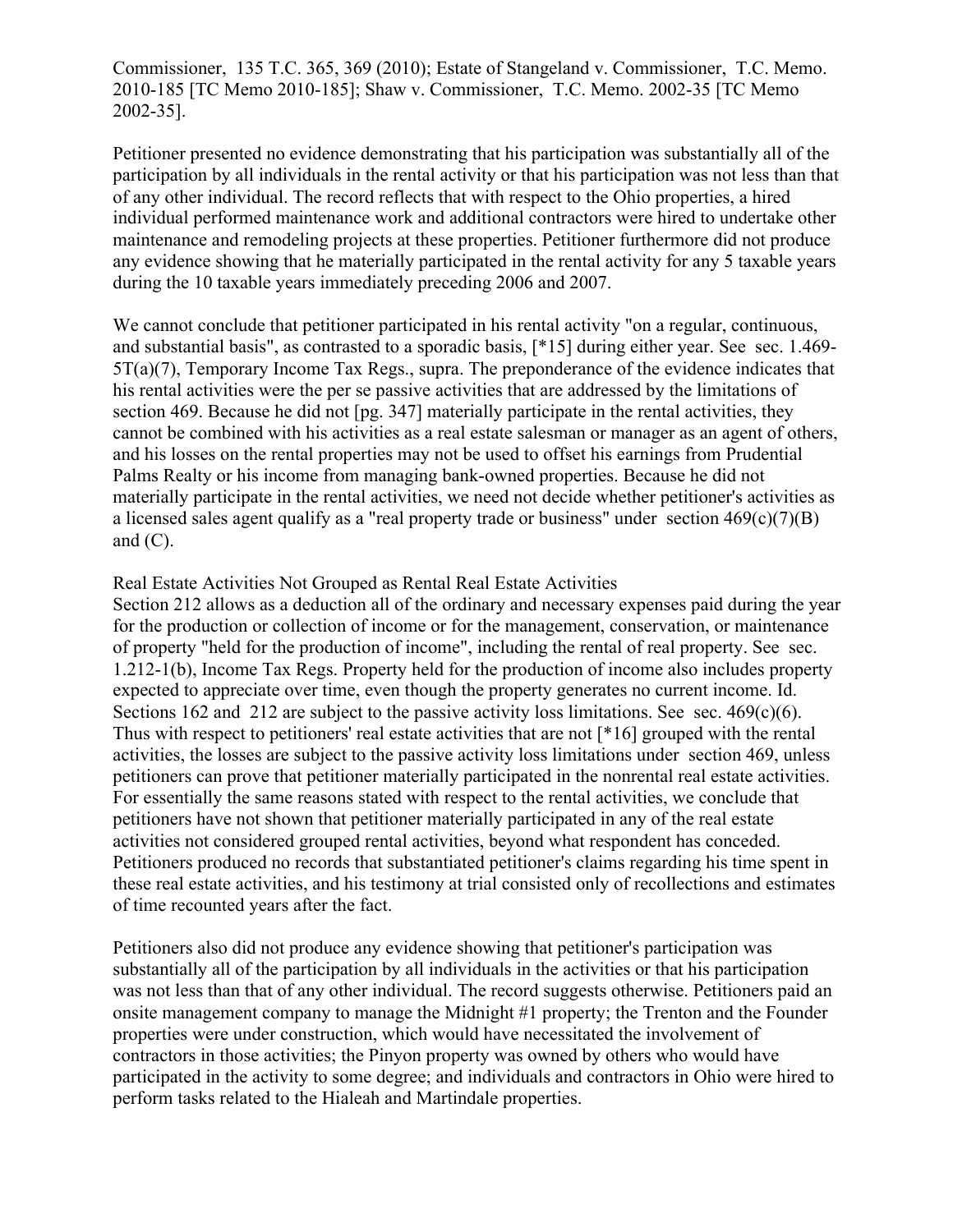[\*17] Furthermore, petitioner did not produce any evidence regarding his material participation in the activities during the years before 2006 and 2007. Based on the record, petitioners' real estate activities that are not grouped with the rental activities for the relevant periods are subject to the passive activity loss limitations under section 469.

Petitioners claim that depreciation and certain expenses that they paid are deductible under section 212 with respect to the Trenton property in 2006, the Founder property in 2007, and the Pinyon property for both 2006 and 2007.

Section 162(a) allows a deduction for "ordinary and necessary" business expenses. Under section 263(a)(1) expenditures for "new buildings or for permanent improvements or betterments made to increase the value of any property or estate" are capital expenditures and are not immediately deductible. Generally, a taxpayer must add a capital expenditure to basis. Sec. 1.263(a)-1(b), Income Tax Regs. And a taxpayer's cost recovery of capital expenditures, if allowable, will generally come over time through deductions for amortization or depreciation.See, e.g., secs. 167, 168, and 169. The Trenton property was under construction during 2006 as was the Founder property during 2006 and 2007. Accordingly, the expenses incurred during those years are not currently deductible.

[\*18] Section 167(a) allows as a depreciation deduction a reasonable allowance [pg. 348] for the exhaustion, wear, and tear of property used in a trade or business, or property held for the production of income. Depreciation deductions "are allowed to investors who have placed capital at risk through the purchase of an asset used in trade or business or held for production of income". See Durkin v. Commissioner, 872 F.2d 1271, 1276 [64 AFTR 2d 89-5237] (7th Cir. 1989), aff'g T.C. 87 T.C. 1329 (1986). The period for deprecation of an asset begins when the asset is placed in service. Sec. 1.167(a)-10(b), Income Tax Regs. As a general rule, an asset "is clearly considered as placed in service when it is acquired and put into use" in a trade or business or income-producing activity. Piggly Wiggly S., Inc. v. Commissioner, 84 T.C. 739, 746-748 (1985), aff'd on another issue, 803 F.2d 1572 [59 AFTR 2d 87-304] (11th Cir. 1986). Petitioners presented no evidence that the Trenton and Founder properties had been placed in service during or before the years in issue. Thus, petitioners are not entitled to the claimed depreciation deductions for the Trenton property for 2006 and the Founder property for 2006 and 2007.

As to the Pinyon property, petitioners held no ownership or other legal interest in that property during 2006 or 2007, and petitioners' expense deductions claimed in connection with this property could not have been "for the [\*19] management, conservation, or maintenance of property held for the production of income." See sec. 212(2) (emphasis added); see also, e.g., Perret v. Commissioner, 55 T.C. 712, 717 (1971). In addition, with respect to section 212(1), which allows a deduction for expenses paid or incurred for the production or collection of income, petitioner presented no evidence that his expenses with regard to the Pinyon property were ordinary and necessary, as required by section 212. Also, because of the absence of legal ownership, petitioners' depreciation deductions claimed for the Pinyon property must be disallowed. See, e.g., Arevalo v. Commissioner, 124 T.C. 244, 251-252 (2005), aff'd, 469 F.3d 436 [98 AFTR 2d 2006-7676] (5th Cir. 2006).

### Section 6662(a) Penalty

Section 6662(a) and (b)(2) imposes a 20% accuracy-related penalty on any underpayment of Federal income tax which is attributable to a substantial understatement of income tax. An